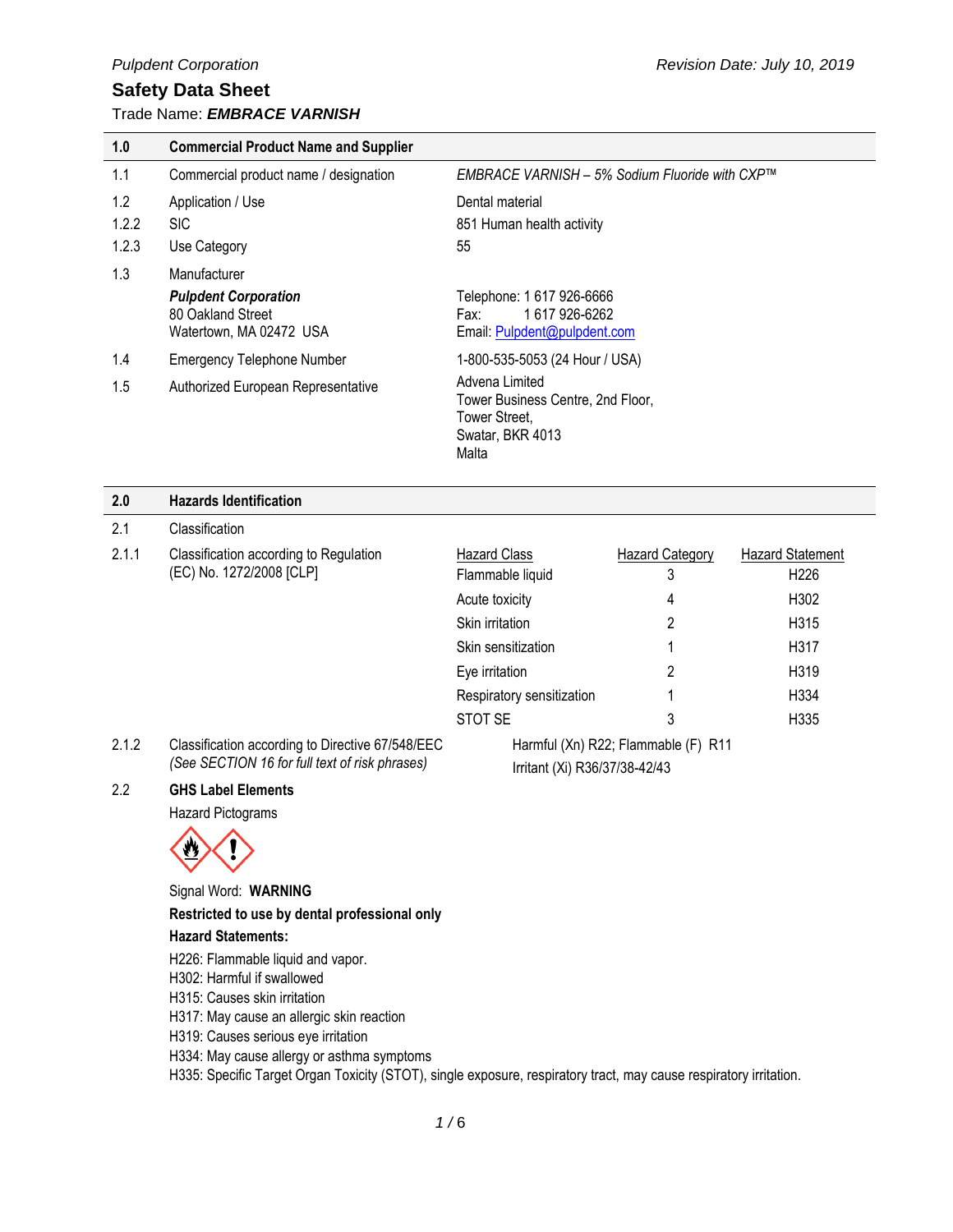#### Trade Name: *EMBRACE VARNISH*

#### **Precautionary Statements:**

P210: Keep away from heat, sparks, open flame, hot surfaces. No smoking. P280: Wear protective gloves/clothing and eye protection. P302+P350: If on skin, gently wash with plenty of soap and water. P305+P351+P338: If in eyes, rinse cautiously with water for several minutes. Remove contact lenses, if present and easy to do. Continue rinsing. P333+P313: If skin irritation or rash occurs, get medical advice/attention. P342+P315: If experiencing respiratory symptoms, get immediate medical advice/attention. P370+P378: In case of fire, use dry chemical, alcohol foam, or carbon dioxide for extinction.

| 3.0 | Composition |  |  |
|-----|-------------|--|--|
|     |             |  |  |

- 3.1 Chemical characterization of the preparation Resin-based dental varnish
- 3.2 Hazardous Ingredients

| <b>CAS Number</b> | Name of the Ingredient    | Concentration | Classification per<br>67/548/EEC                                 | <b>Classification per Regulation</b><br>(EC) No.1272/2008 (CLP).                                                                       |
|-------------------|---------------------------|---------------|------------------------------------------------------------------|----------------------------------------------------------------------------------------------------------------------------------------|
| Mixture           | Hydrogenated rosin        | $< 35\%$      | Irritant (Xi), R36/37/38<br>R42/43                               | Skin irritation, 2, H315<br>Skin sensitizer, 1, H317<br>Eye irritation, 2, H319<br>Respiratory sensitizer, 1, H334<br>STOT SE, 3, H335 |
| 64-17-5           | Ethanol, 190 proof        | $< 20\%$      | Flammable (F);<br>Irritant (Xi).<br>R <sub>11</sub> -36/37/38-66 | Flammable liquid, 2, H226<br>Skin irritation, 2, H315<br>Eye irritation, 2, H319<br>STOT SE, 3, H335                                   |
| 7681-49-4         | Sodium fluoride           | 5%            | Harmful (Xn);<br>R22-36/38                                       | Acute toxicity, 4, H302<br>Skin irritation, 2, H315<br>Eye irritation, 2, H319                                                         |
| 112945-52-5       | Amorphous fumed<br>silica | $< 3\%$       | Irritant (Xi)<br>R36/37/38                                       | Skin irritation, 2, H315<br>Eye irritation, 2, H319<br>STOT SE 3, H335                                                                 |

#### **4.0 First Aid Measures**

4.1 General Information **Embrace Varnish, applied to the patient's teeth in the recommended dosage, is a minimal health hazard.** 

**NOTE**: Although the rosin is hydrogenated and highly refined, it may cause an allergic reaction in susceptible individuals.

Sodium fluoride overdose is not an issue with this product. A typical application of varnish would deliver less than 0.01 g of sodium fluoride to an adult's dentition, less than 0.005 g to a child's, well below the level that would cause adverse symptoms.

Ingestion or absorption of large amounts of ethanol (much greater than in this product) may cause central nervous system effects. Show this safety data sheet to medical personnel. Get medical attention in case of uncertainty.

| 4.2 | Inhalation          | Move person to fresh air. Seek immediate medical attention for difficulty<br>breathing, allergic reaction or any other respiratory effects.                    |
|-----|---------------------|----------------------------------------------------------------------------------------------------------------------------------------------------------------|
| 4.3 | <b>Skin Contact</b> | Wash skin thoroughly with soap and water. Seek immediate medical attention for<br>allergic reaction.                                                           |
| 4.4 | Eye Contact         | Keep eyelids apart and flush with running water for 15+ minutes. Remove contact<br>lenses after several minutes. If effects occur, consult an ophthalmologist. |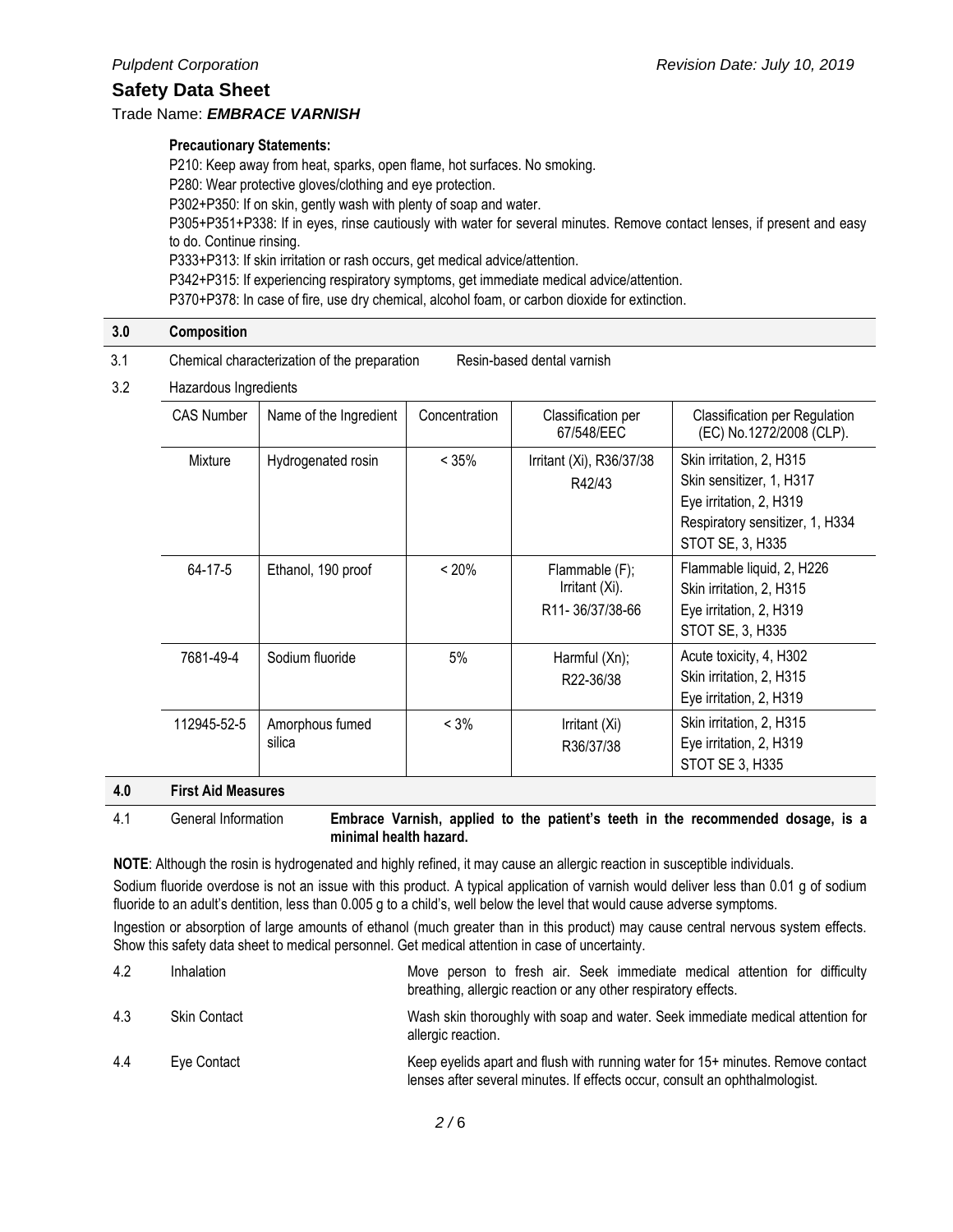| 4.5     | Ingestion                                          | For ingestion of large amounts (greater than in this product) contact Poison<br>Control Center or physician. Induce vomiting only on medical advice. Never give<br>anything by mouth to an unconscious person                                                  |
|---------|----------------------------------------------------|----------------------------------------------------------------------------------------------------------------------------------------------------------------------------------------------------------------------------------------------------------------|
| 4.6     | Precautions for first responders                   | Wear safety glasses and gloves.                                                                                                                                                                                                                                |
| 4.7     | Information for physicians                         |                                                                                                                                                                                                                                                                |
|         | Symptoms                                           | Allergic reaction: Skin rash, asthma symptoms, and anaphylaxis.<br>Eye contact: Irritation, redness.                                                                                                                                                           |
|         |                                                    | Skin contact: Irritation, redness, rash.                                                                                                                                                                                                                       |
|         |                                                    | Inhalation: Respiratory irritation.                                                                                                                                                                                                                            |
|         |                                                    | Ingestion: No effects anticipated with the small amount of varnish in typical<br>application.                                                                                                                                                                  |
|         | Hazards                                            | Flammable liquid and vapor. May cause irritation to skin, eyes or respiratory tract<br>on contact. May be the cause of an allergic reaction.                                                                                                                   |
|         | Treatment                                          | Same as above under First Aid.                                                                                                                                                                                                                                 |
| 5.0     | <b>Fire Fighting Measures</b>                      |                                                                                                                                                                                                                                                                |
| 5.1     | Suitable extinguishing media                       | Use dry chemical, alcohol foam, or carbon dioxide.                                                                                                                                                                                                             |
| 5.2     | Extinguishing media to avoid                       | Water may be ineffective, but will keep fire-exposed containers cool.                                                                                                                                                                                          |
| 5.3     | Special exposure hazards in a fire                 | Carbon monoxide, carbon dioxide from incomplete combustion                                                                                                                                                                                                     |
| 5.4     | Special protective equipment for fire-<br>fighters | Self-contained breathing apparatus.                                                                                                                                                                                                                            |
| 6.0     | <b>Accidental Release Measures</b>                 |                                                                                                                                                                                                                                                                |
|         |                                                    |                                                                                                                                                                                                                                                                |
| 6.1     | Personal precautions.                              | Wear safety glasses, gloves and lab coat.                                                                                                                                                                                                                      |
| 6.2     | Environmental precautions                          | Follow all government regulations.                                                                                                                                                                                                                             |
| 6.3     | Method for clean up                                | Absorb or wipe up spill with paper towels or disposable cloths. Collect for<br>disposal in a covered container. Wash area of spill with soap and water.                                                                                                        |
| 7.0     | <b>Handling and Storage</b>                        |                                                                                                                                                                                                                                                                |
| 7.1     | Handling                                           | For intraoral use by dental professionals. Follow good hygiene practices. Unit<br>dose pouches are to be used on one patient and disposed. Multi-dose tubes<br>should be encased in fresh plastic barrier for each patient. Cap tube<br>immediately after use. |
| 7.2     | Storage                                            | Keep tube capped. Store tubes and pouches at cool room temperature<br>(<25°C). Shelf life for unopened product is two years from date of<br>manufacture, provided that the material has been stored properly.                                                  |
| 7.3     | Specific uses                                      | Dental material: fluoride varnish to be applied to tooth surfaces.                                                                                                                                                                                             |
| 8.0     | <b>Exposure Controls / Personal Protection</b>     |                                                                                                                                                                                                                                                                |
| 8.1     | Exposure limit values                              | PEL: Not established. TLV: Not established.                                                                                                                                                                                                                    |
| 8.2     | Exposure controls                                  |                                                                                                                                                                                                                                                                |
| 8.2.1   | Occupational exposure controls                     | No special equipment                                                                                                                                                                                                                                           |
| 8.2.1.1 | Respiratory protection                             | None required                                                                                                                                                                                                                                                  |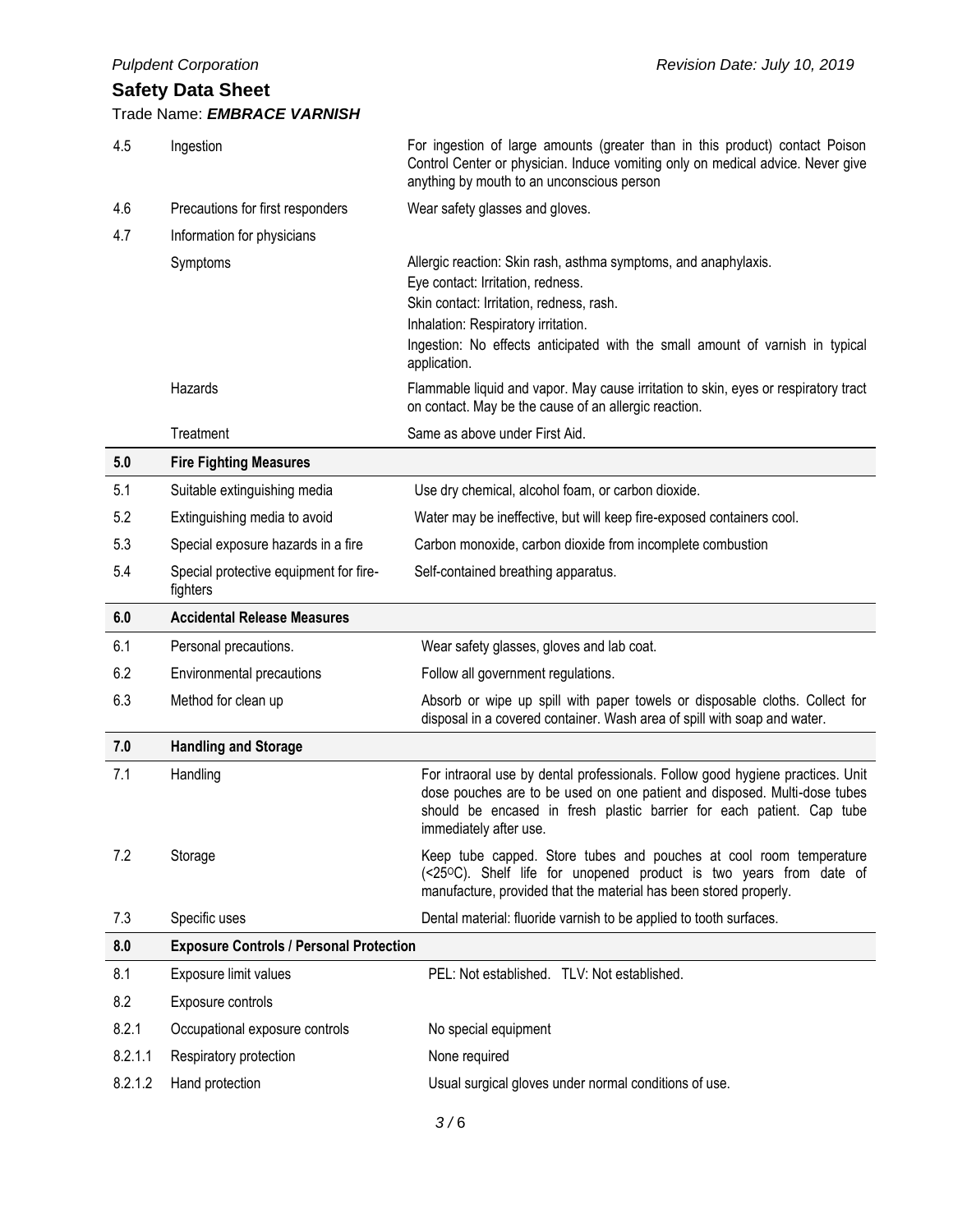|         | <b>Pulpdent Corporation</b>                            | Revision Date: July 10, 2019                                                                                   |
|---------|--------------------------------------------------------|----------------------------------------------------------------------------------------------------------------|
|         | <b>Safety Data Sheet</b>                               |                                                                                                                |
|         | Trade Name: EMBRACE VARNISH                            |                                                                                                                |
| 8.2.1.3 | Eye protection                                         | Usual safety glasses under normal conditions of use                                                            |
| 8.2.1.4 | Skin protection                                        | Good personal hygiene, lab coat and gloves.                                                                    |
| 8.2.1.5 | Other controls                                         | Emergency eye wash fountain should be available. Wash hands after use.                                         |
| 8.2.2   | Environmental exposure controls                        | Follow all government regulations.                                                                             |
| 9.0     | <b>Physical and Chemical Properties</b>                |                                                                                                                |
| 9.1     | Characteristics                                        | Soft, white gel that brushes out to a transparent layer                                                        |
| 9.1.1   | Appearance /Color / Physical state                     | None, unless flavored                                                                                          |
| 9.2     | Important health, safety and environmental information |                                                                                                                |
| 9.2.1   | pH                                                     | Not determined                                                                                                 |
| 9.2.2   | Boiling point                                          | Not determined                                                                                                 |
| 9.2.3   | Flash point                                            | Not determined                                                                                                 |
| 9.2.4   | Flammability (solid, gas)                              | Not determined                                                                                                 |
| 9.2.5   | Explosive properties                                   | Not applicable                                                                                                 |
| 9.2.6   | Oxidizing properties                                   | Not applicable                                                                                                 |
| 9.2.7   | Vapor pressure                                         | Not determined                                                                                                 |
| 9.2.8   | Specific gravity                                       | 1.050                                                                                                          |
| 9.2.9   | Solubility in water                                    | Not determined                                                                                                 |
| 9.2.10  | Partition coefficient                                  | Not determined                                                                                                 |
| 9.2.11  | Viscosity                                              | Not determined                                                                                                 |
| 9.2.12  | Vapor density                                          | Not determined                                                                                                 |
| 9.2.13  | Evaporation rate                                       | Not determined                                                                                                 |
| 10.0    | Stability and reactivity                               |                                                                                                                |
| 10.1    | Conditions to avoid                                    | Temperature greater than 25°C/77°F, any ignition source.                                                       |
| 10.2    | Materials to avoid                                     | Acetyl chloride and a wide range of oxidizing agents.                                                          |
| 10.3    | Hazardous decomposition products                       | Carbon monoxide, carbon dioxide, nitrogen oxides from combustion                                               |
| 10.4    | Further information                                    | Stable material                                                                                                |
| 11.0    | <b>Toxicological information</b>                       |                                                                                                                |
| 11.1    | Acute toxicity                                         | Sodium fluoride: Oral rat LD <sub>50</sub> : 0.18 g/kg                                                         |
|         |                                                        | Ethanol: Oral LD <sub>50</sub> in young rats: 10.6 g/kg;<br>Oral LD <sub>50</sub> in old rats: 7.06 g/kg.      |
| 11.2    | Irritation and corrosiveness                           | May be irritating to eyes or skin on contact. Ethanol may cause<br>irritation of respiratory tract if inhaled. |
| 11.3    | Sensitization                                          | Rosin may cause an allergic reaction in susceptible individuals.                                               |
| 11.4    | Sub-acute, sub-chronic and prolonged<br>toxicity       | Chronic overdose of sodium fluoride may cause mottling of tooth<br>enamel.                                     |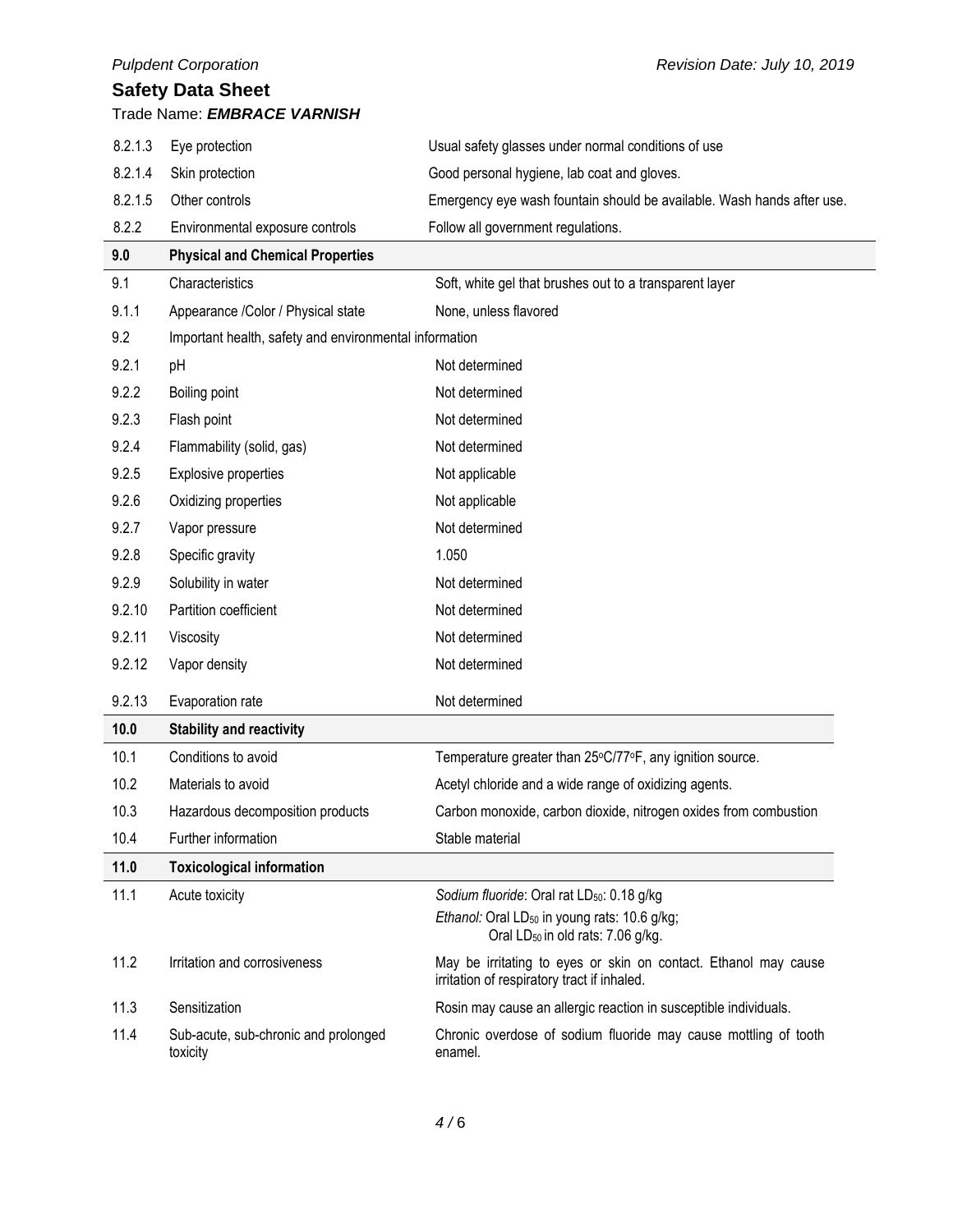## Trade Name: *EMBRACE VARNISH*

| 11.5 | Carcinogenicity, Mutagenicity, Reproductive<br><b>Toxicity</b> | Ethanol: Not a carcinogen under normal conditions of use.<br>Prolonged ingestion of large quantities of ethanol may be<br>carcinogenic or a cause of Fetal Alcohol Syndrome. IARC has<br>reported a relationship between habitual drinking of significant<br>quantities of alcoholic beverages and cancer of oral cavity, pharynx,<br>esophagus, liver. |
|------|----------------------------------------------------------------|---------------------------------------------------------------------------------------------------------------------------------------------------------------------------------------------------------------------------------------------------------------------------------------------------------------------------------------------------------|
| 11.6 | Empirical data                                                 | Not available                                                                                                                                                                                                                                                                                                                                           |
| 11.7 | Clinical experience                                            | Fluoride varnishes, similar to Embrace Varnish, have been used<br>safely and effectively by dental professionals for more than 15 years.                                                                                                                                                                                                                |
| 12.0 | <b>Ecological Information</b>                                  |                                                                                                                                                                                                                                                                                                                                                         |
| 12.1 | Ecotoxicity                                                    | Follow good work practices and government regulations. Avoid<br>release into environment.                                                                                                                                                                                                                                                               |
| 13.0 | <b>Disposal Considerations</b>                                 |                                                                                                                                                                                                                                                                                                                                                         |
| 13.1 | Regulations                                                    | Follow all local and national government regulations in disposing<br>material or contaminated packaging.                                                                                                                                                                                                                                                |
| 14.0 | <b>Transport Information</b>                                   |                                                                                                                                                                                                                                                                                                                                                         |
| 14.1 | <b>UN Number</b>                                               | 1170                                                                                                                                                                                                                                                                                                                                                    |
|      | Technical name                                                 | Ethyl alcohol                                                                                                                                                                                                                                                                                                                                           |
|      | Packing group                                                  | Ш                                                                                                                                                                                                                                                                                                                                                       |
|      |                                                                |                                                                                                                                                                                                                                                                                                                                                         |
|      | <b>IATA class</b>                                              | 3                                                                                                                                                                                                                                                                                                                                                       |
| 15.0 | <b>Regulatory Information</b>                                  |                                                                                                                                                                                                                                                                                                                                                         |
| 15.1 | EU                                                             | Class IIa medical device under MDD 93/42/EEC.                                                                                                                                                                                                                                                                                                           |
| 15.2 | US FDA                                                         | Class II medical device                                                                                                                                                                                                                                                                                                                                 |
| 15.3 | Health Canada                                                  | Class III medical device                                                                                                                                                                                                                                                                                                                                |
| 16.0 | Other information                                              |                                                                                                                                                                                                                                                                                                                                                         |
| 16.1 | List of relevant R phrases                                     | R11: Highly flammable                                                                                                                                                                                                                                                                                                                                   |
|      |                                                                | R22: Harmful if swallowed.                                                                                                                                                                                                                                                                                                                              |
|      |                                                                | R36/37/38: Irritating to eyes, respiratory system and skin.                                                                                                                                                                                                                                                                                             |
|      |                                                                | R 42/43: May cause sensitization by skin contact or inhalation.                                                                                                                                                                                                                                                                                         |
| 16.2 | <b>Hazard Statements</b>                                       | H226: Flammable liquid and vapor. Category 3.                                                                                                                                                                                                                                                                                                           |
|      |                                                                | H302: Harmful if swallowed, Category 4.                                                                                                                                                                                                                                                                                                                 |
|      |                                                                | H315: Causes skin irritation. Category 2.                                                                                                                                                                                                                                                                                                               |
|      |                                                                | H317: May cause an allergic skin reaction. Category 1<br>H319: Causes serious eye irritation. Category 2.                                                                                                                                                                                                                                               |
|      |                                                                | H334: May cause allergy or asthma symptoms. Category 1                                                                                                                                                                                                                                                                                                  |